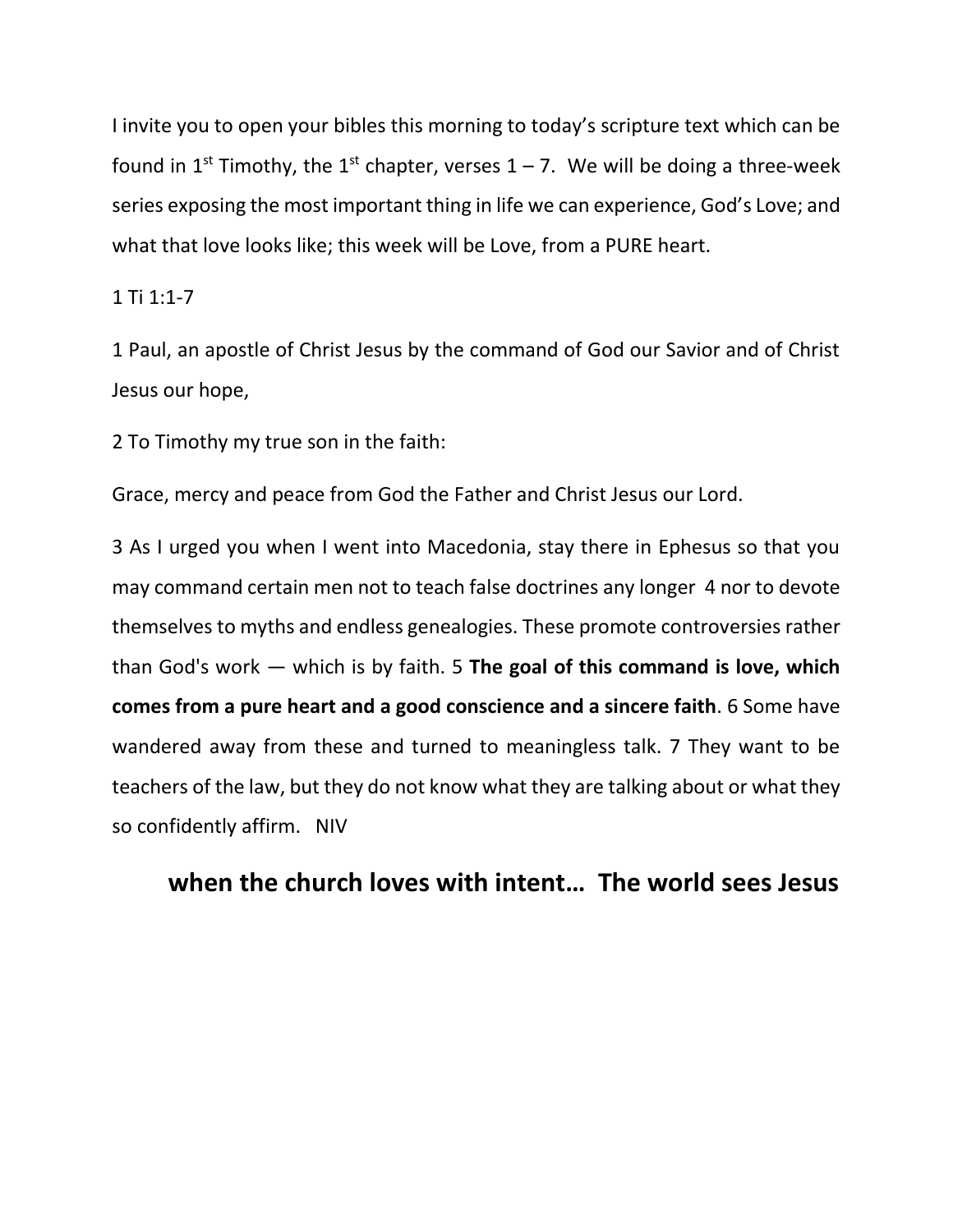### **(The most important thing, Love! From a PURE HEART)**

We are all blessed with many things in our lives. Many of which cost money and some even take our time and other resources. Gods gifts are perfect and complete for all who receive them. One of these perfect gifts, the greatest gift, is the gift of love. God showed us this love when He gave Jesus, His Son to lay down His life for the sins of the entire world. This gift was an expression of His love for you and me. God's desire is that we not keep this love for ourselves but that we give this love away! We can give others God's love by giving of our time, talents, and treasures to bless them. Let our blessings bless those around us. The most important thing in life is ….. love.

### **when the church loves with intent… The world sees Jesus**

Today we will look at love that comes from pure heart, a heart that is filled with the love from God.

# **"God is Love"**," the Bible declares He is the personification or embodiment of **perfect love.** (1 Jn 4:8) Whoever does not love does not know God, because God is love.

The warm word agape is the characteristic term of Christianity. This word for love is used several different ways in the Bible. God's love is not love like we know love, phileo "to have enthusiastic or passionate affection and feeling"-a type of impulsive love, but the agape love as Paul proclaims in First Corinthians chapter 13, which contains one of the best known chapters in the New Testament. In poetic cadence "**the more excellent way**" of **agape** (chap. 13*). Love is not merely a feeling, but an attitude committed to patience, hope, and stability in the face of problems. Such love will outlast the world itself. Agape love is the greatest characteristic of the Christian life.*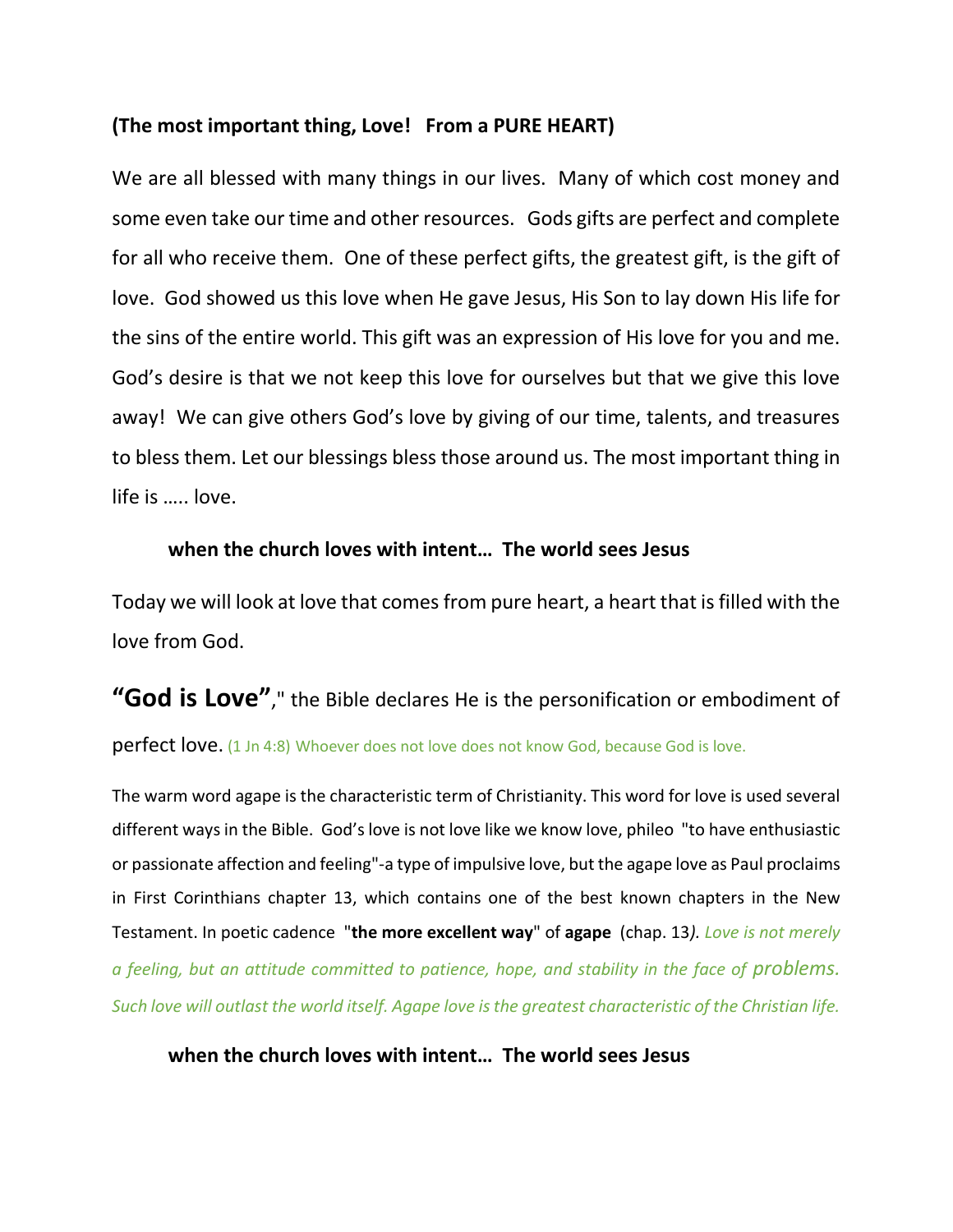### *so what is this love Agape LOVE?*

The high esteem which God has for His human children and the high regard which they, in turn, should have for Him and other people. Because of the hundreds of references to love in the Bible, it is certainly the most remarkable book of love in the world. It records the greatest love story ever written-God's unconditional love for us that sent His Son to die on the cross. Love is not only one of God's attributes; it is also an essential part of His nature.

God is the personification or embodiment of perfect love.

- $\circ$  Such love surpasses our powers of understanding (Eph 3:19) and to know this love that surpasses knowledge — that you may be filled to the measure of all the fullness of God.
- $\circ$  Love like this is everlasting (Jer 31:3) The Lord appeared to us in the past, saying: "I have loved you with an everlasting love; I have drawn you with loving-kindness.
- $\circ$  Love like this is free (Hos 14:4) "I will heal their waywardness and love them freely, for my anger has turned away from them.
- $\circ$  Love like this is sacrificial (Jn 3:16) "For God so loved the world that he gave his one and only Son, that whoever believes in him shall not perish but have eternal life.
- $\circ$  and Love like this enduring to the end. (Jn 13) It was just before the Passover Feast. Jesus knew that the time had come for him to leave this world and go to the Father. Having loved his own who were in the world, he now showed them the full extent of his love.
- o Agape love indicates the nature of the love of God toward His beloved Son (Jn 17:26) "Righteous Father, though the world does not know you, I know you, and they know that you have sent me. 26 I have made you known to them, and will continue to make you known in order that the love you have for me may be in them and that I myself may be in them." NIV
- $\circ$  toward the human race generally (Ro 5:8) But God demonstrates his own love for us in this: While we were still sinners, Christ died for us. NIV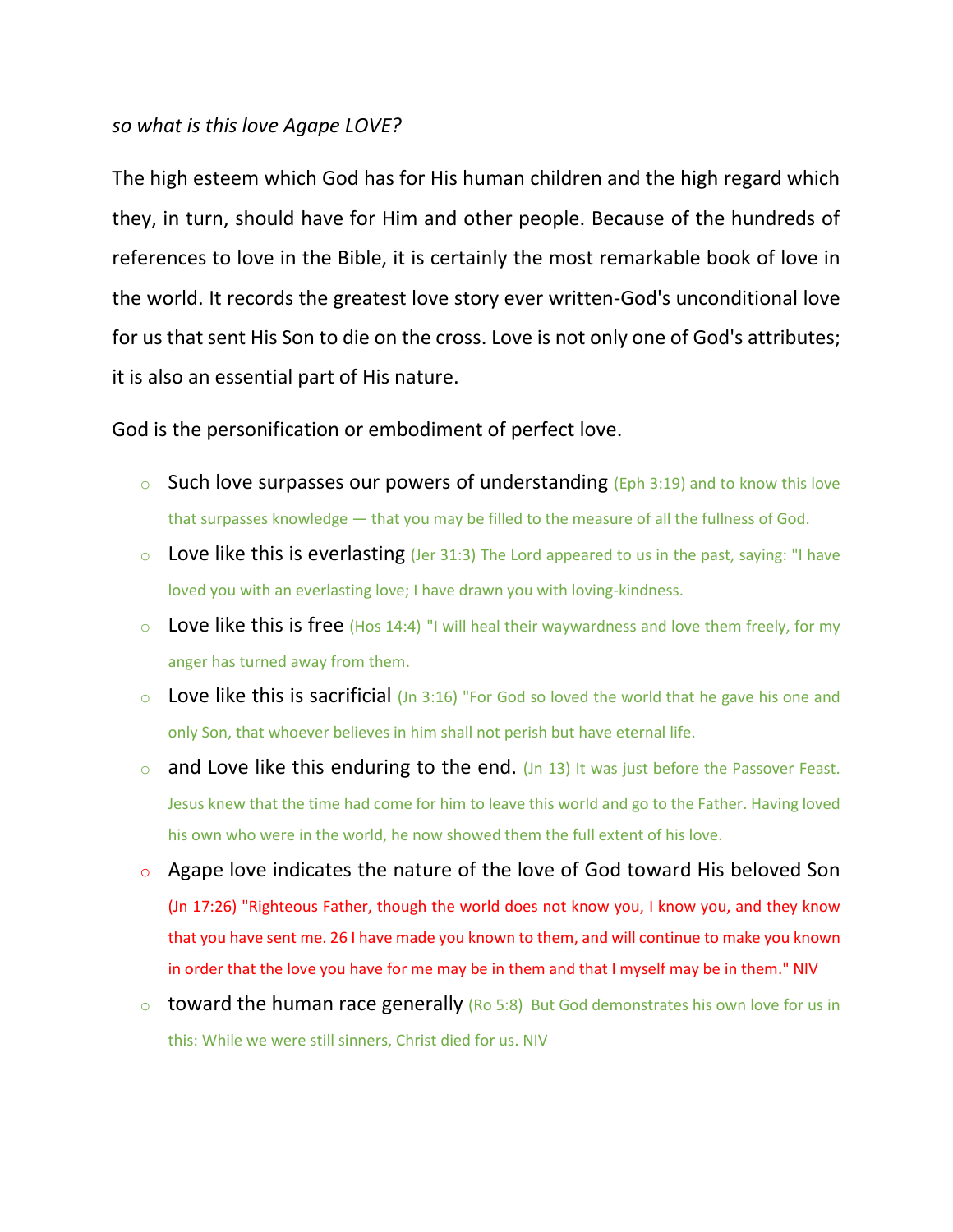- $\circ$  and toward those who believe on the Lord Jesus Christ (Jn 14:21) Whoever has my commands and obeys them, he is the one who loves me. He who loves me will be loved by my Father, and I too will love him and show myself to him. NIV.
- $\circ$  Agape love conveys God's will to His children about their attitude toward one another. Love for one another was a proof to the world of true discipleship (Jn 13:34-35) "A new command I give you: Love one another. As I have loved you, so you must love one another. 35 By this all men will know that you are my disciples, if you love one another."
- $\circ$  Agape love also expresses the essential nature of God (1 Jn 4:8) Whoever does not love does not know God, because God is love. NIV.
- $\circ$  Love from our pure heart can be known only from the actions it prompts, as seen in God's love in the gift of His Son (1 Jn 4:9-10) 9 This is how God showed his love among us: He sent his one and only Son into the world that we might live through him. 10 This is love: not that we loved God, but that he loved us and sent his Son as an atoning sacrifice for our sins. NIV
- $\circ$  Love found its perfect expression in our Lord Jesus Christ. Christian love, love from a pure heart, is the fruit of the Spirit of Jesus in the believer (Gal 5:22) 22 But the fruit of the Spirit is love, joy, peace, patience, kindness, goodness, faithfulness...NIV
- o Love is commanded by God, as we learned in Mt 22 when the Pharisees got together and one of them, an expert in the law, tested him with this question: "Teacher, which is the greatest commandment in the Law?" Jesus replied: "'Love the Lord your God with all your heart and with all your soul and with all your mind.' 38 This is the first and greatest commandment. 39 And the second is like it: 'Love your neighbor as yourself.' 40 All the Law and the Prophets hang on these two commandments." NIV

So Love from a pure heart is like oil to the wheels of obedience. It enables us to run the way of God's commandments (Ps 119:32). Without such love, we are as nothing  $(1$  Co 13:3). Such Spirit-inspired love never fails  $(1$  Co 13:8) but always flourishes.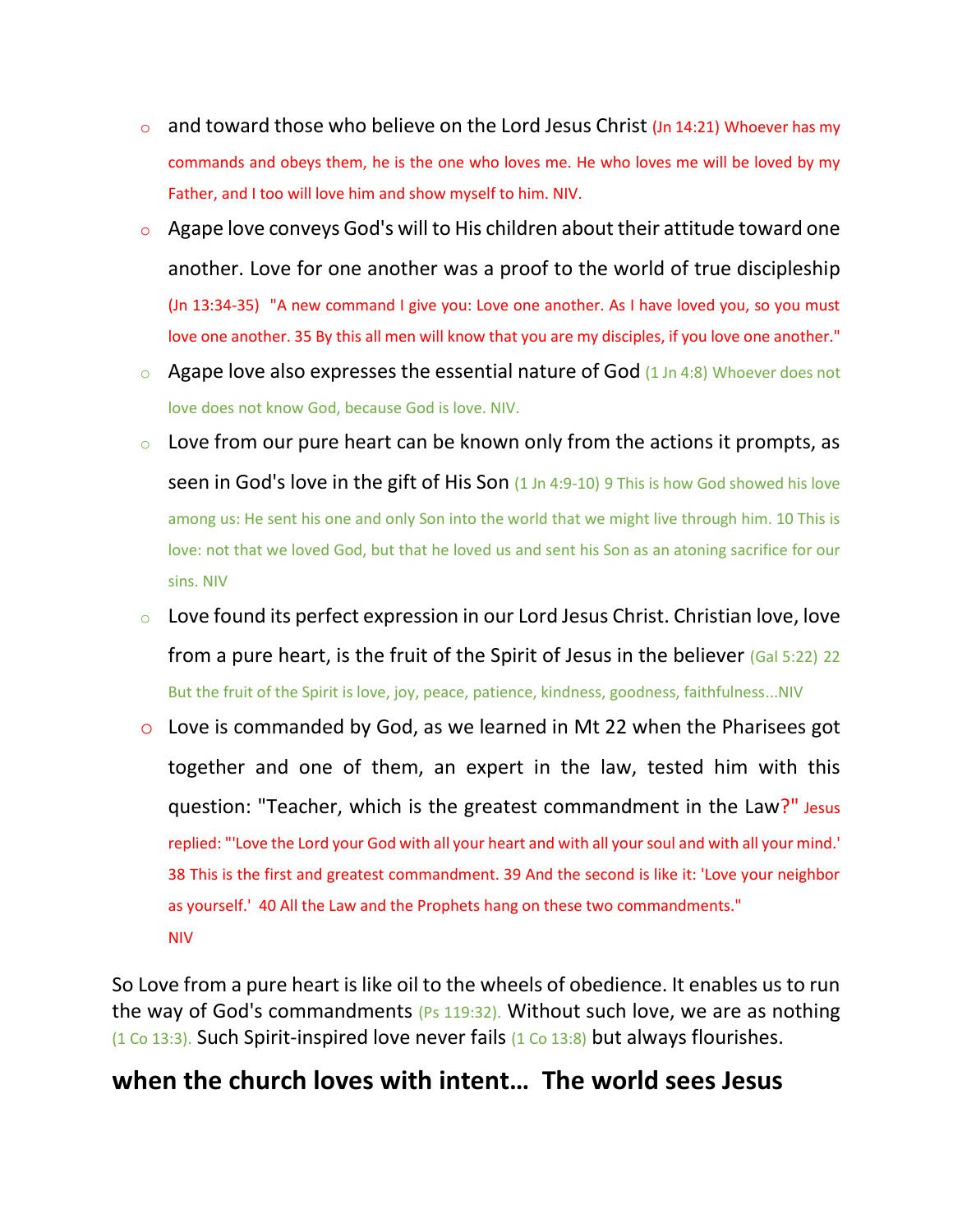Today's text was chosen because of verse 5. We are being alerted to a great peril in this scripture, and what God wants from you and his children is to Love with a pure heart. Now in Pauls' letter to Timothy, he has set the stage for why he is so concerned about this, he says that his *goal* in his preaching is Love, and explains why certain people have failed to reach that goal because of the way people are using the law. So do you see what's at stake here? Love at Pemberville UMC is at stake here, Love for your enemies and your friends is at stake here. You can totally **botch** love if it comes from an impure heart and does not come from Christ. Read verse 5, the **goal** of our instruction is Love, that's the aim of all that he does, he wants people to love each other, the goal of our instruction is Love from a pure heart, and a good conscience, and sincere faith. Now right there in that verse is not only the goal of Pauls' ministry but the Gospel method of bringing it about. And notice what **he did not say**, **he did not say**, the goal of our instruction is Love through works of the law. He said that the goal of our instruction is Love, and then he went **INSIDE** the human being. PURE heart, good conscience, sincere faith. *THAT'S* where love comes, Love comes not from list keeping or law keeping. Lists cannot turn unloving selfish hearts into humble, childlike, God dependent, Christ exalting, loving hearts **it can't do it**. So somethings got to happen **in me, in me,**  deep in me. It's a miracle, it's a supernatural thing here, it's a Spirit wrought reality. It's called a PURE heart without hypocrisy. We come to Christ for this, we don't go to the Law for this, you go to Christ for this and you cling to him like a desperate sinner and you hold onto Him as He is your only hope and through that hope what flows into you, a cleansing of the heart, the heart is cleansed by faith Acts 15:9 says, making your heart a PURE heart, because Christ declares it pure, apart from works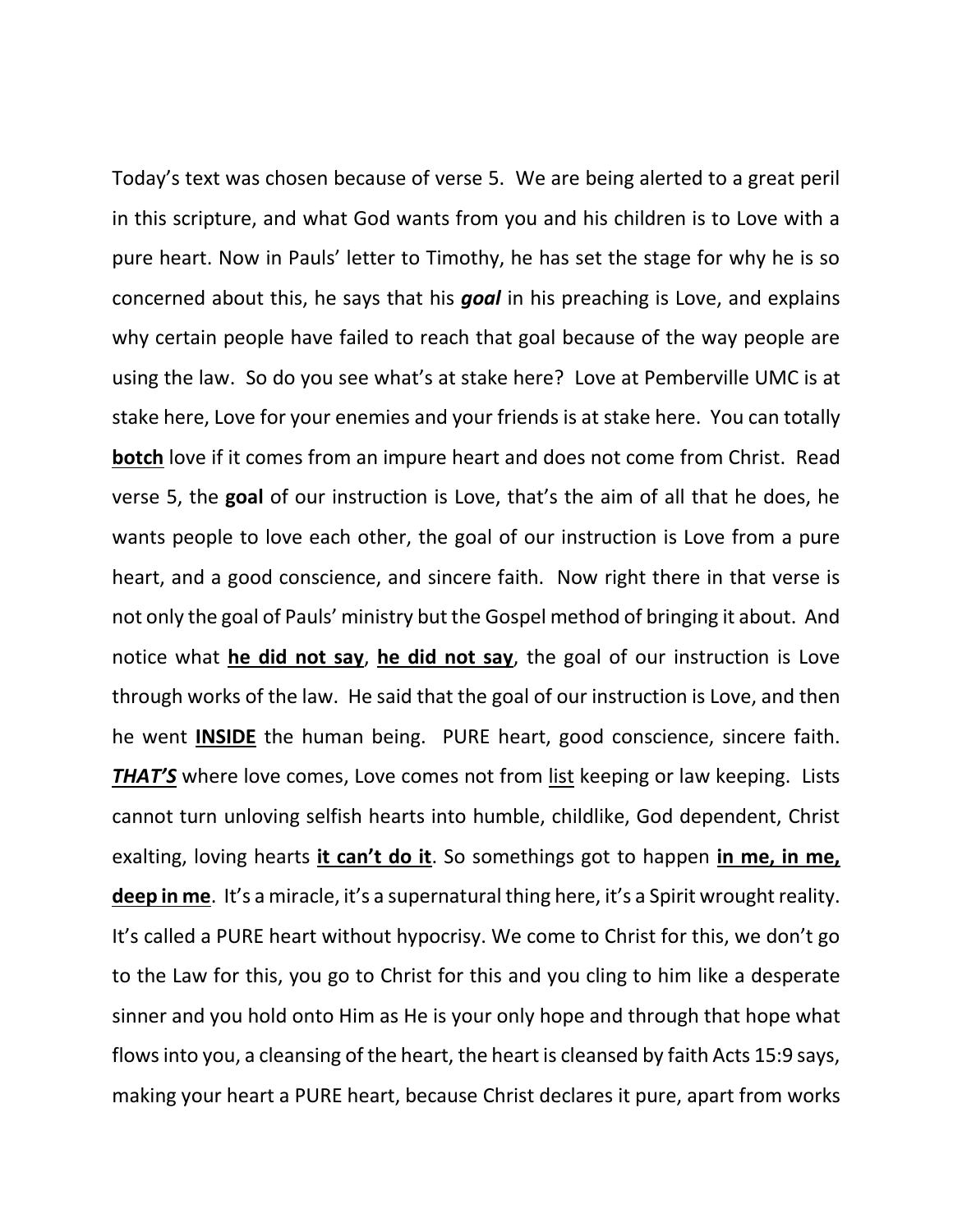of the law. Out of that **newness** comes a PURE heart with **love for people**, you want to fill up shoe boxes for kids around the world, you want to go and spend time in the rescue missions, take families, hard families into your life, get your hands messy loving people that you don't know. Because Christ is in you, shaping your whole mind, your whole heart according to his image through communion with him. You want to volunteer your time in the soup lines, and the food pantries, or go on mission trips where your safety may be at stake. A selfless, bold new person emerges because you have a confidence in Christ, who lives in you and leads you, who protects you and feeds you, who loves through you with a cleansed PURE heart.